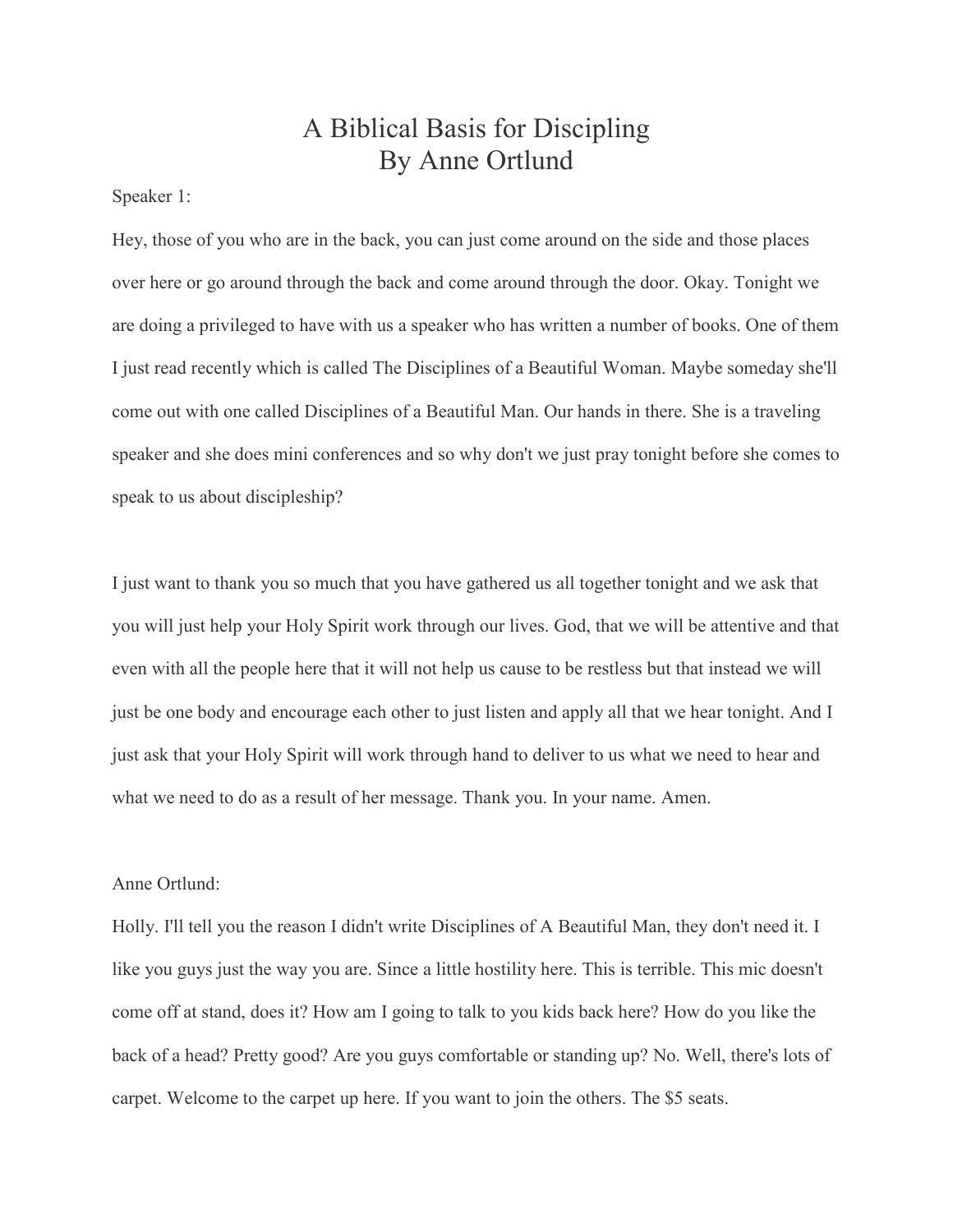Sing all over you to the Lord. I love it. I love it. Do you know I have been saying Hallelujah for years and years and years and I just discovered what it meant about a year ago. Do all of you know this? Is Allelu I knew it meant praise the Lord, but I just never broke it down. Allelu Yahweh. Now, did you know that? Raise your hand if you already knew that. Not very many of you did. Some of you did. I am really slow, but some of you are slower than me. No, you haven't lived as long. Haven't lived as long.

There's this little girl down at a country fair. Oh, mercy. I think Ray and I told this last year in Chapel. I hope you're all freshmen. Little girl at a country fair down south. Big barrel of molasses in the middle of his bare grounds. You could go by and take a free lick every time, swipe your finger in and get some molasses. So the day went along and the supply in the barrel got lower and lower.

She kept going back every now and then. Finally, toward the end of the day, she went back to the barrel for another lick and golly. There was just a little bit in the bottom. So she gets up over the edge of the barrel and all you could see was what goes over the fence last. And she fell in. And she stood up in the bottom of the barrel and all she could think to do was just offer a prayer. Lord, make my tongue equal to this occasion. Yeah, you're kind of sharp. You're pretty good. Matthew 28:18-20. Matthew 28, the end of the book of Matthew, the end of Jesus earthly life. I love you guys. Back behind me, too. Sorry, I can't turn around.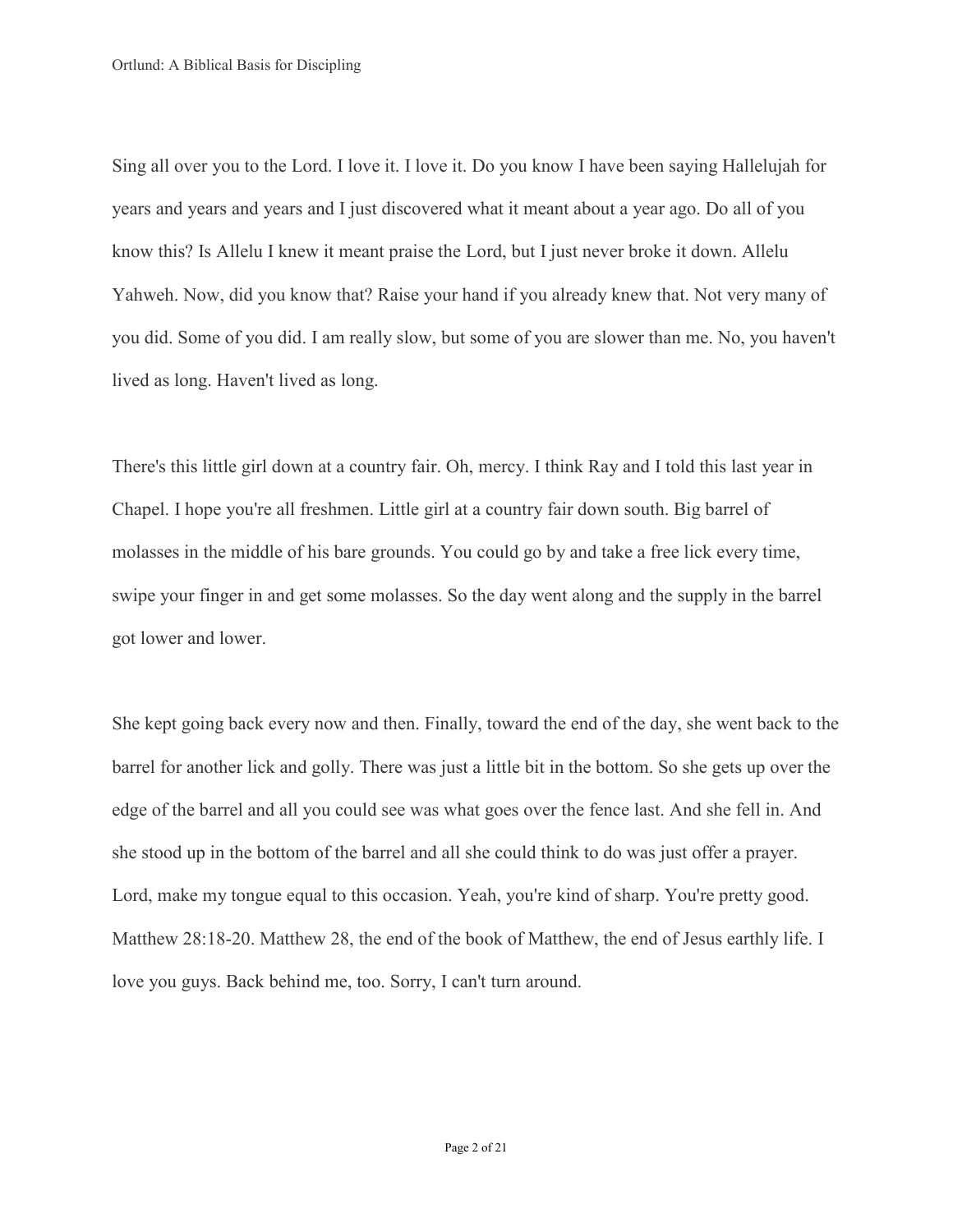The end of Jesus, Jesus earthly life. What he said was so important. We have it four times at the end of Matthew, the end of Mark, the end of Luke, and the first chapter of Acts. Now, here is the second person of the Trinity saying goodbye to this planet after his only visit in bodily form since he created it. Well, having said that, I don't know. Don't you sense a lot of appearances of the pre-Christmas Christ in the Old Testament? You're going to have to ask him about that when we see him. At any rate, here, he's been on this planet for 33 years. He's about to go back. You would think that he would gather all the inhabitants of the planet together and he would say, now, hear this, wouldn't you?

Because these are his last words of man's parting words. They are so important. I know a fellow, Tom Bun. He was a great Christian in the Pasadena area. I don't know if any of you know the Bun family. That is a name with status. I want to tell you why. He probably discipled more guys than you will ever know. Back in the old days at First Methodist Los Angeles, when it was in its days of great spiritual power, and it turned out generation after generation of young people that love Christ. He was a lawyer, a very influential lawyer in downtown Los Angeles, and has three beautiful sons, one minister and two lawyers. But he also owns most of KSOM. No. What's the beautiful music station? I don't know. He sold it when he. So KBIG? No. Anyhow millionaire. He made lots of money.

When he was dying, he had a series of heart attacks. He was in the hospital. The point of this story before I got heckled because of his name. The point of it, we got to get this thing lofty, so you'll stick with me. The point of it is how important a man's parting words are. Tom was in his hospital bed. Here around him are these three big, handsome sons and their wives and his own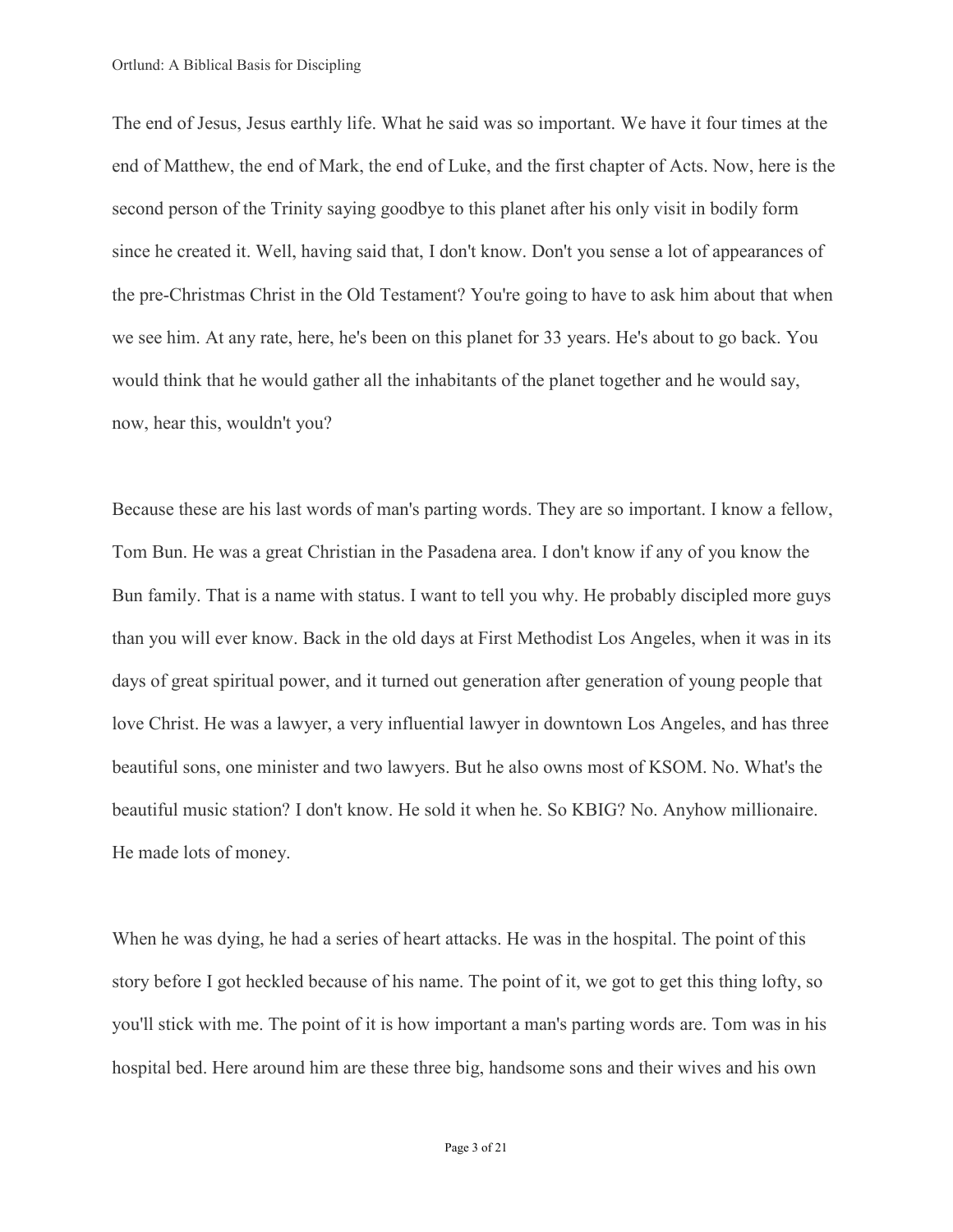wife. It's like Noah in the Ark. Here are these eight family members around. He knew he was breathing his last. He didn't have any dope in him or anything. He was perfectly alert. He raised his hand and he repeated the what is it, ironic benediction?

The Lord bless you and keep you. The Lord lift his face upon you, cause his face to shine upon you and give you peace. And he dropped his hand and he was gone. Isn't that a wonderful way to go? His family will never forget it. Well, Jesus words were so important, you'd think he would have said them to thousands or millions, everybody on the planet at the time. He said it to eleven guys. Should have been twelve. But by now one had defected. So he gets these eleven fellas on a mountaintop, and he says to them, what's really a sandwich? It's a comfort and a command and a comfort.

We happened to say this in Australia about a year ago. And our team with us that Ray and I had a psychiatrist and his wife a dear Christian psychiatrist and his wife with us. And he has always smart thoughts about things. And when he heard us say that, comfort, command, comfort. We happen to say it there. He thought, now, that is the way to handle people when you have something tough that you want to say to them. I'll throw this in for free, kids. First you give them a soft, fuzzy.

You say something that's nice, you comfort them. Then you say the hard thing you have to say. And quick, before it hits them too hard, tell them another comfy, nice, warm, fuzzy thing. Okay? That's what the Lord did here. Good psychology. He said, Matthew 28:18-20 all authority has been given to me. Now, that's a comforting thing. We will nestle close and listen to somebody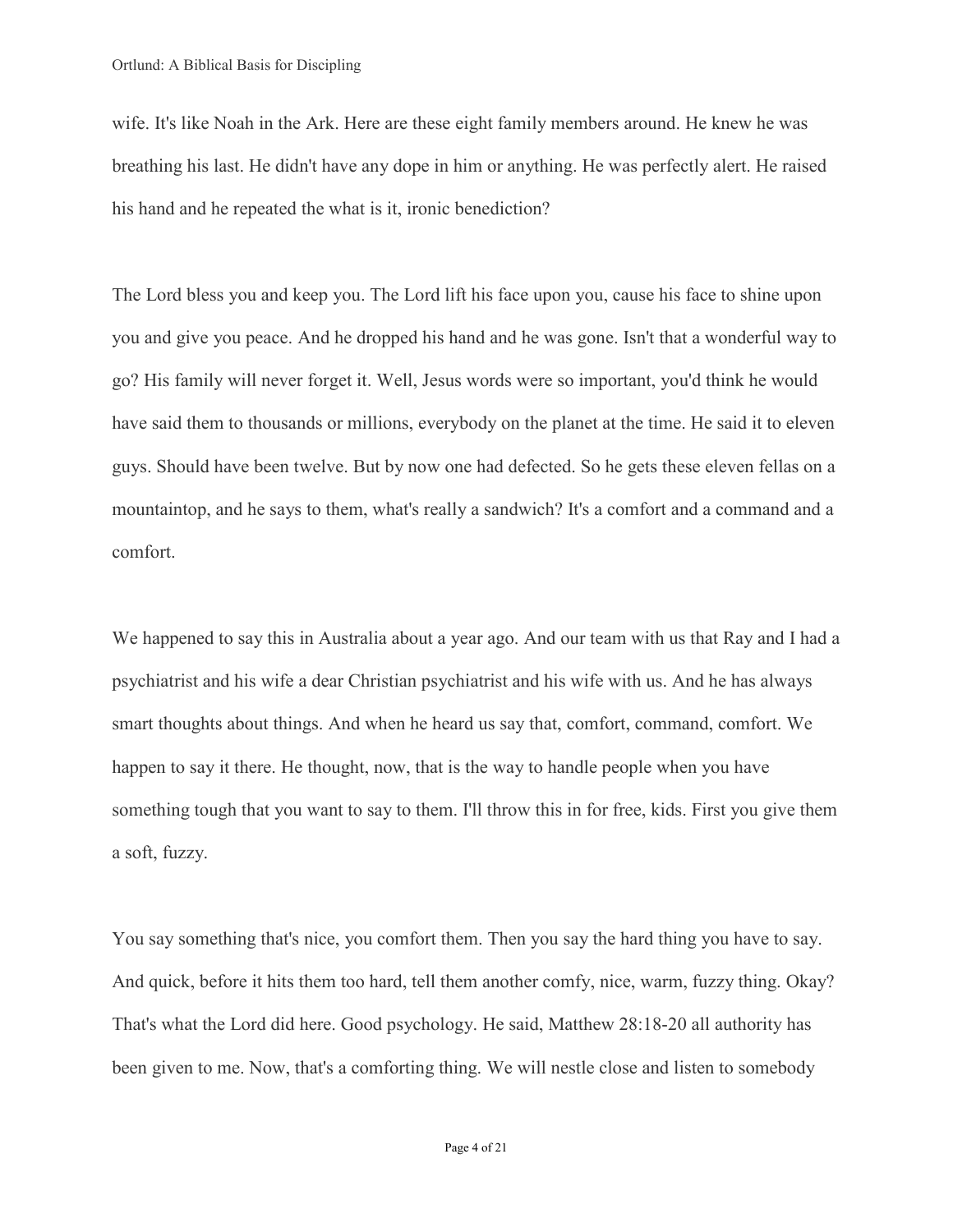who has all authority. Go make disciples of all nations. See that they're baptized. Teach them to obey everything I've taught you.

Then he gives another comfort because they think, golly, we can't do that. I will be with you always to the end of fill in the blank the way you want. It could be the age. It could be the end of the world. This word can mean either space or time. You cannot live so long that I will not be there. You cannot go where I am not. Actually, I'm no Greek scholar. But they tell me that this word, you probably know this better than I. This sentence has only one command verb in it and all the rest are participles. It says, make disciples, going, baptizing, and teaching. The last thing that the Lord wanted to tell his followers was, Go make disciples.

Now they knew what that was because that's what they were. He was saying, I'm just about to leave you. Now each of you turn around. You gather a little bunch of disciples around you the way you've been around me. A girl yesterday in Ventura where Ray and I were speaking, said wistfully to me, do you ever disciple anybody by mail? Would you disciple me by letters? And I had to say to her, deary Matthew says that Jesus chose men to be with him. The most important part of discipling is life rubbing life. You've got to be together. And these guys knew what discipling was.

They had eaten with him and watched him travel with him, watched him heal and listened to what he had to say. They knew it all. They've been with him the whole time. And indeed, in Acts, chapter 1, they had to pick another to fill in the twelve spots that had been with him from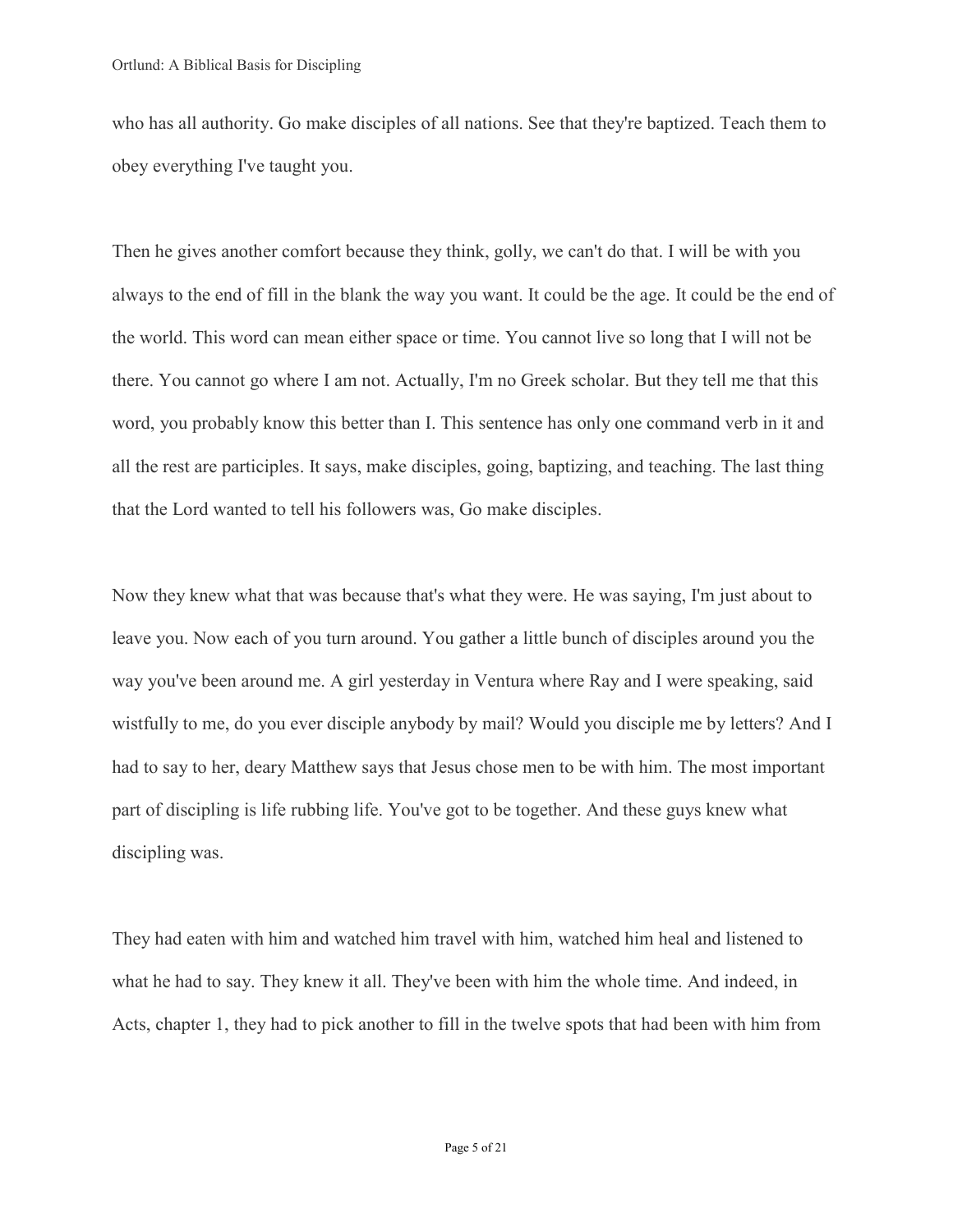the beginning because they had to know it all. Now, you know, we read this. I'll tell you how we read Matthew 28:19. We read it, therefore go make disciples of all nations.

And we call it the Great Commission, like you're talking into a rain barrel or something. And we make it such big deal that we think, well, now, let's leave this to the Billy Graham crusades. They've got all those wonderful navigators to follow up after. They come a year early and rent the Colosseum or whatever this kind of thing is for them. This is too heavy for me. I'm one little Biola student or I'm this or that. Reverently, I say Jesus had the same problem you have. He was one person. He had deliberately limited himself. Though he was God, he only had two eyes. He got tired. He only had 2ft. He could only be in one place at one time. He had the same problem you and I do. We look at this verse, this worldwide verse, we say, no way.

He loved all the people of that generation and the ones that would follow, the ones that had been before. He had an ultimate goal in bringing them to God. His redemptive plan was in motion. The wheels were turning. What was his strategy for this to happen? He called a few men to follow him. No wasted energy. Wasn't haphazard. That's what he did. If you're taking notes, that's an important sentence. When you look it over, you'll be saying, Lord, if this is the model life, the model human life, this is what you've also called me to do. No program. He actually did not form an organization that bore his name. He didn't establish a seminary. But what he did was he chose not just anybody.

This is another crucial sentence for your notes. He chose guys that the multitudes would later follow. He could see the whole explosion coming in the Book of Acts. He knew what would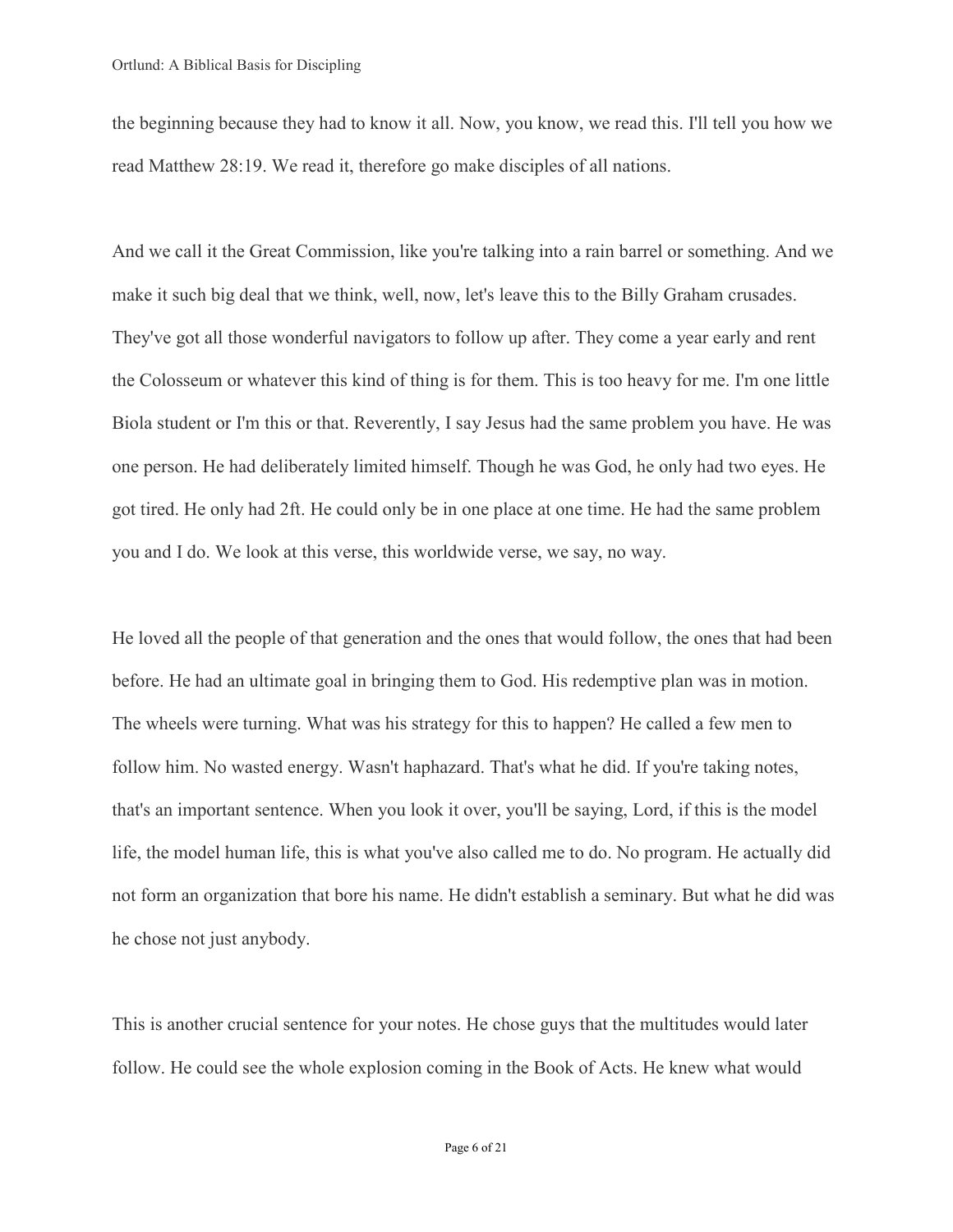follow. And instead of being this great big evangelist that always spoke to the multitudes, he did that too. But you know these preachers that say, I love crowds, it's just people I can't stand. The Lord Jesus loved the multitudes, but all the way through the Gospels, you see, withdraw, withdrew, withdrew, withdrew. He withdrew to be apart with a few guys. He would heal. He would teach. Then he would get into a home. We're going to see this in one of the other evenings. He would get into a private place.

He'd go on a mountain where the crowds couldn't follow. He'd withdraw with his disciples. He poured a lot of time into a few people. Do you know this must be your plan? We know Jesus message so well. We don't know his method as well. That's why back in your hometown or wherever you live or whatever you're doing in this world, there may be a lot of people around you that do not know the saving grace of Jesus Christ. You do it's in your head. It's in your heart and in your life. But what is it that's hard to get it from here to there, to jump over from you to them? We need to have his strategy. We need to have his plan. Now let's look and see how the Lord Jesus did it.

We could turn to any of the Gospels. Let's look at John chapter 1. We'll just follow a little bit of his life and see what it is he's doing here. He starts out in John chapter 1. We'll look at verse 35, and you say to yourself the next day. So obviously this is the day after something. John 1:35. Let your eye sweep up the page. You know this anyway. What took the day after? What had happened the day before, verse 35? Anyone? What happened? His baptism. Right on. So he has just been baptized the day before. This is day one of his ministry, right?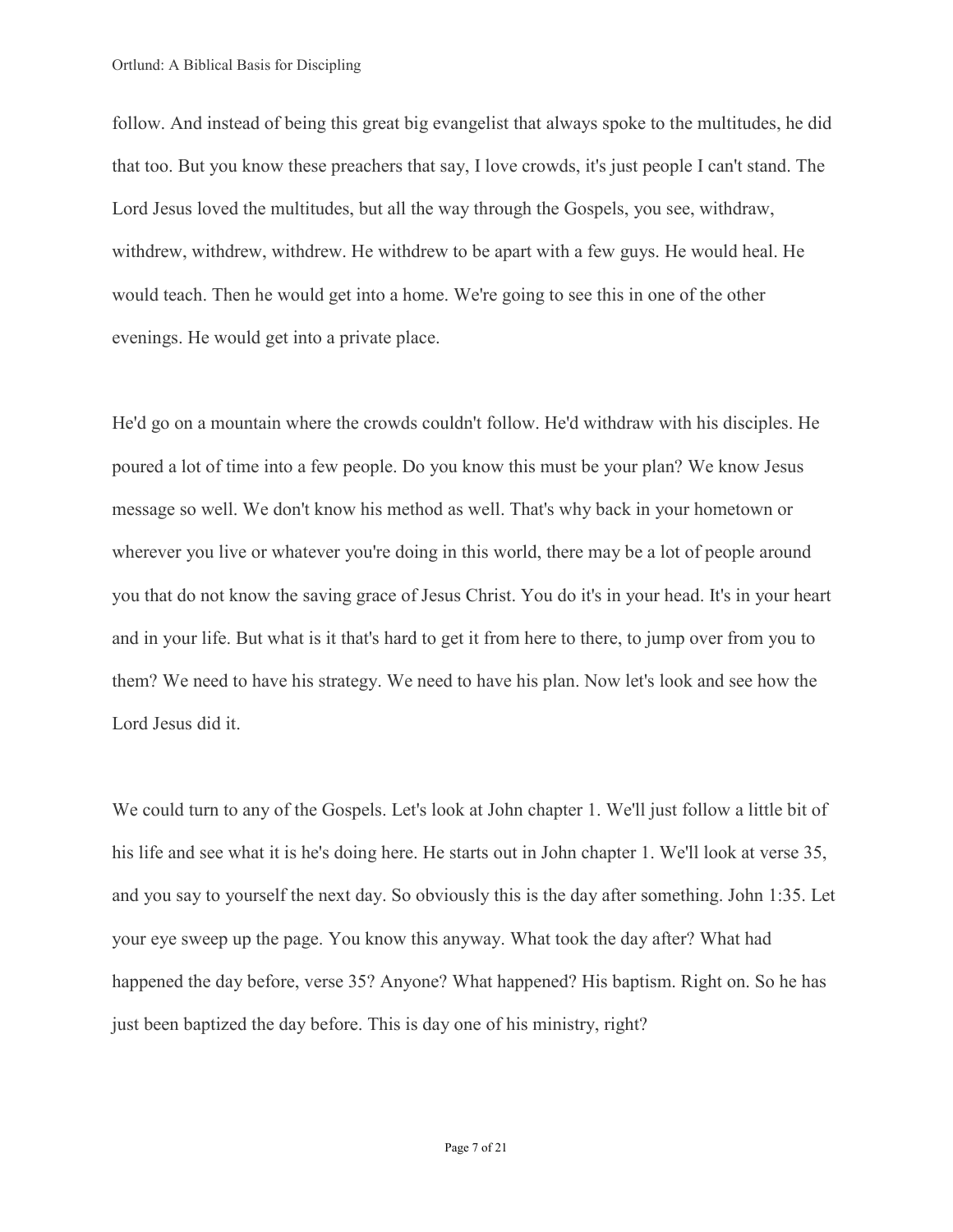This is the first day of the rest of his life. He's got three years to go. This is the first day John the Baptist was there again in the baptizing spot by the Jordan with two of his followers as disciples. When he turned and saw Jesus passing by, he said, look, the Lamb of God. This is amplified in verse 29, where it says that the man of God, who takes away the sin of the world. Well, these fellows heard John the Baptist say this, and they said, Whoa. Because that was the gigantic statement of the day. They'd been waiting for all these generations with all those millions of lambs being slaughtered for this final Lamb, capital L, to come.

And hearing him say this, they follow Jesus and turning around, Jesus saw them following and said, did you want something? I think the equivalent would be if you were in a room with Ronald Reagan, you know, and your credentials have been cleared and Secret Service are everywhere. But you sneak up behind his back because you're going to tell your grandchildren, two generations from now that you were 3ft behind President Ronald Reagan. And all of a sudden he turns around and says, did you want something? And he's looking you eyeball to eyeball.

And these guys say, and they scuff their feet in the dirt, and they say, sir, where do you live? That is a little bit ridiculous. You are face to face with the Lamb of God come to take away the sins of the world. But that's what he says here at the end of verse 38. And he knew that they were not asking for information. He could have said, Go over the hill to the left and at the second palm tree, turn right and the third house down. He knew that they were trying to establish a relationship. And he said, Come home and see. If you have a living Bible, you see right away how many hours he was there. We can't tell quite as well if you've got another version. But the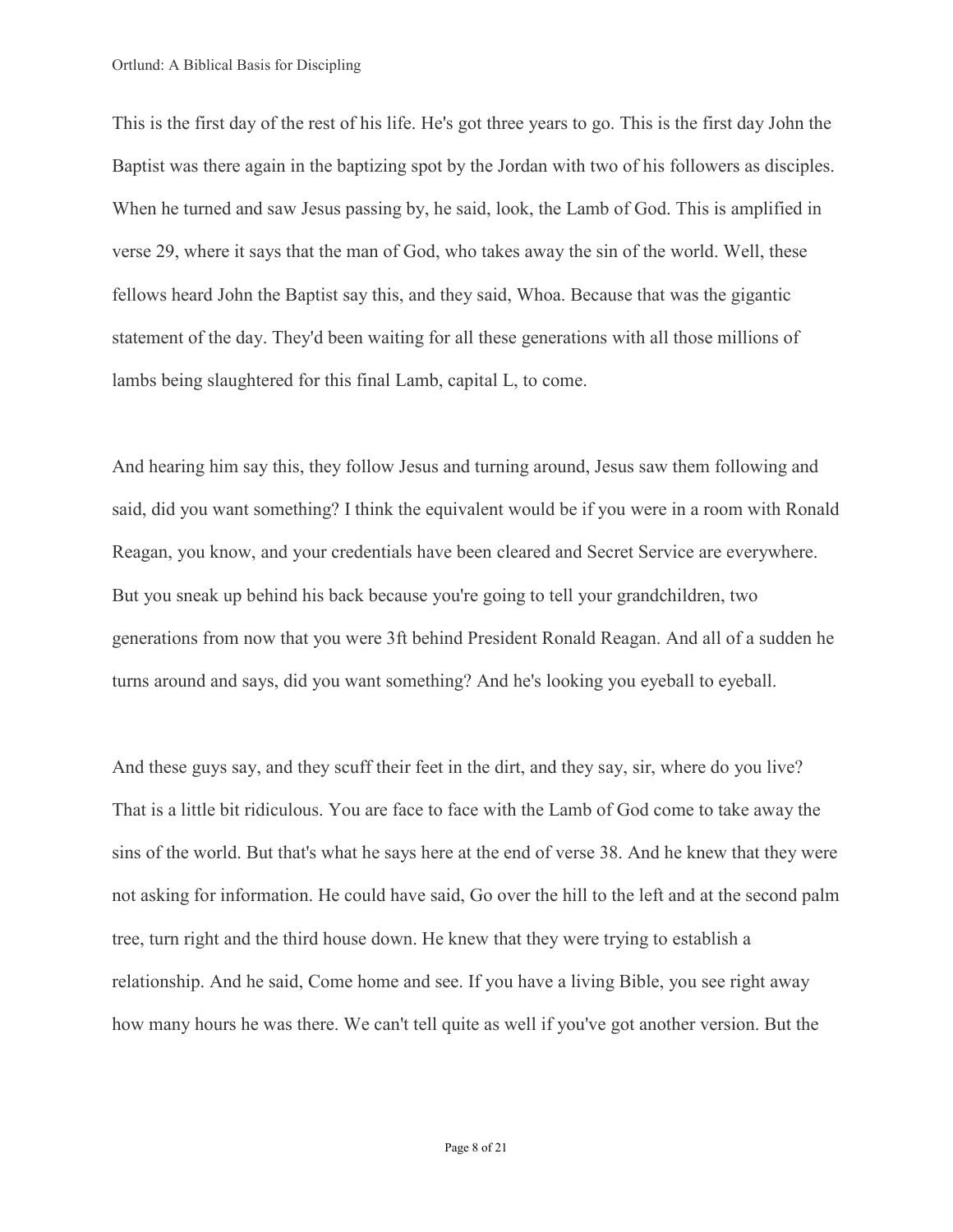fact is he was there from midafternoon to early evening. Anyway, he was there. They were there in the house within maybe three, four, five hours, something like that.

And when they had been at close range in his house, seeing where he lived, he was still with his mother. We don't know about Joseph, but his brothers and sisters, they were in intimate contact, person to person relationship with him for a few hours of exposure. This is the first thing you've got to know about human relations. It's got to be intimate. You can't love the whole body of Christ. You've got to love a few. And Jesus, on the first day of his Ministry, was getting in intimate with a few. And their impression of them was when the evening was over that Simon Peter went tearing after. I mean, Andrew went tearing after his brother Peter. And he said, we have found the Messiah. And he was convinced.

Wonderful that when we read in 1 John 1, 7, is it? If we walk in the light as he is in the light, we have fellowship one with another in the blood of Jesus Christ, cleanses us from all sins. You've known that verse for a long time, right? That verse says something unique. It says, God is in the light. It doesn't say he is light. We have a lot of places that say he is light, God is light. This says, God is in the light. That's another thing. It means God has deliberately exposed himself. He has deliberately said, here's my hands, here my sides. Touch me and see. He deliberately makes himself intimate and knowable. He is not the far-off God. And that is one of the first things you learn about human relationships. Got to be that way in the body of Christ.

There must be a few who know you well, scars, mars and all, and who accepts you as you are. Well, we see that this thing is like a rolling snowball. It keeps gathering. He's got two fellows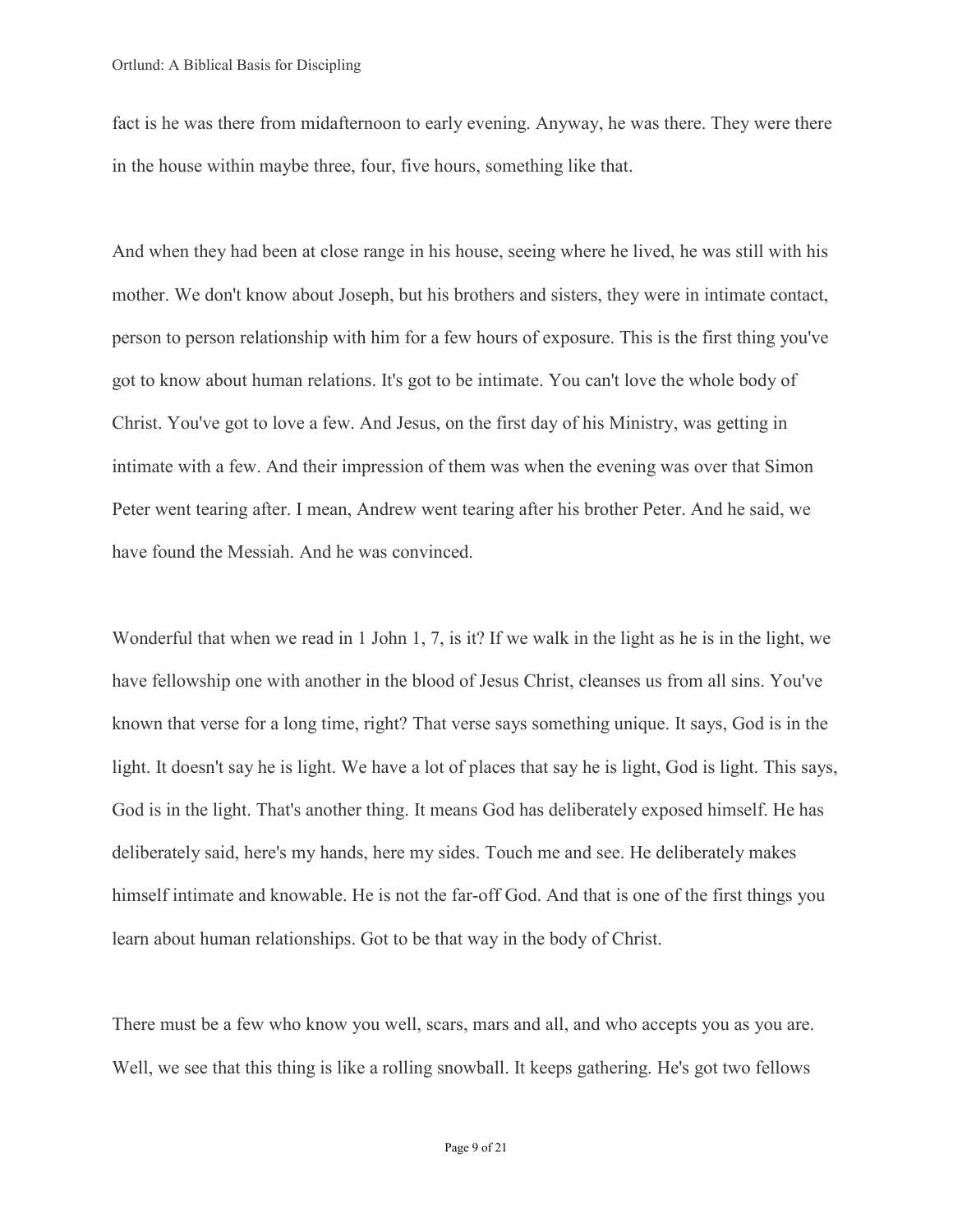there Andrew and then soon Simon Peter. In verse 42, verse 41 and 42. Then the following day, this is day two of his Ministry. Down in verse 43, Jesus finds Philip and he says, follow me. And 45, Philip finds Nathaniel and says, we found the one Moses wrote about and all that. And by the time the chapter ends, Jesus has at least four fellows that follow him off to Galilee when he says, let's go to Galilee, maybe more, he's got a little entourage going and it's only the third day, the end of the chapter in the beginning of chapter 2 of his Ministry.

You see, there was no haste here, but there was determination. He knew his plan and he was on the road. Now the word spread and the disciples multiplied. Have you all read Robert Coleman's Master Plan of Evangelism? So you know well the idea that I'm bringing the springboard from which I'm launching this evening. Disciples multiplied. By the middle of the second year, he's got an unmanageable number around him. Some of you are so gifted. People wise, or some of you have the gift of teaching. Some of you have an unusual knowledge of the Word already. Some of you have a special walk with Jesus already, whatever your age, there are some of you that people are wanting to get close to your elbow. It could be as your gifts develop and as your life goes along, there will be more trying to scramble to your side to learn about the Lord.

Then you have time to assimilate time or emotional strength or whatever. And at this point, Jesus did middle of the second year. We know from counting Passovers about how far along he was, middle of the second year of his Ministry, about halfway through, maybe 18 months down, 18 months to go, something like that. He had an unmanageable number. God voluntarily being human. What did he do at that point? 2 of my favorite words, he eliminated and concentrated.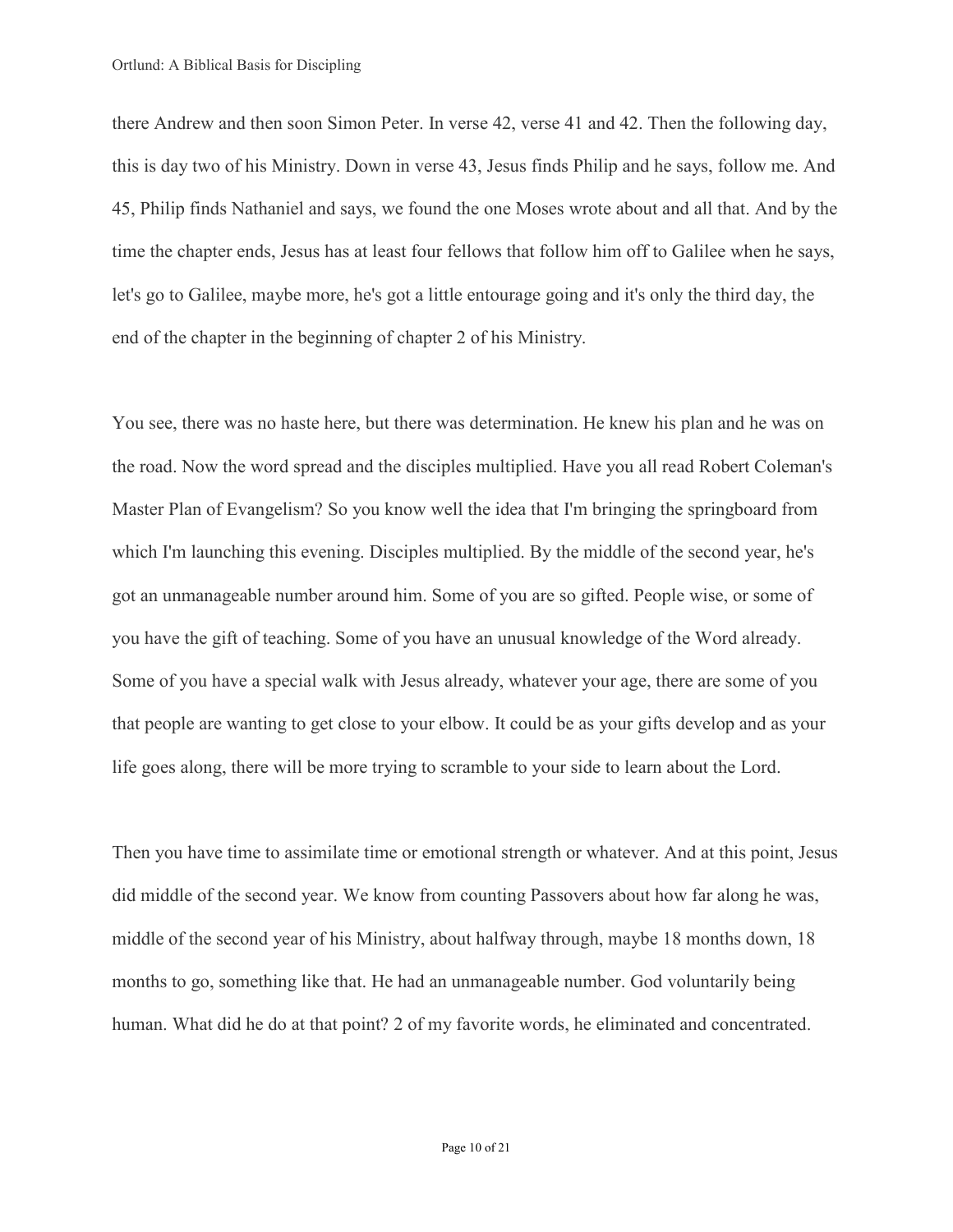Sorry about that, but just a key to living. You got to do that with your wardrobe, and you got to do that with your time, and you got to do that with. Eliminate and you concentrate.

Luke 6:12 and following we discover what he did when he got more followers around him than he could really be intimate with. Luke 6:12. One of those days, Jesus, Luke 6:12, went out into the Hills to pray, spent the night praying to God, spent the night, spent the night. When morning came. Before you have a heavy decision to make, spend a lot of extra time in prayer. We find that before particularly busy times or coming out of very busy times, or when he had big decisions to make, special times like that, you find him in long seasons of prayer, not just daily quiet time, long time.

And when morning came, following this prayer time, he called his disciples to him. There were probably hundreds by then and chose twelve of them, whom he designated Apostles. Now in John chapter 17, when Jesus prays that fabulous prayer to the Father in Gethsemane, just before his arrest, the bulk of the prayer he prays for the men thou gavest me. When did the Father give the Son those men, I think right here in Luke 6:12 when he spent that night in prayer.

God is going to give you special close ones around you, an intimate circle, a small group that you can share your heart with, that you can be real with, that you can be accountable to, that you can love with tough love. And they will pray for you and they will say, hey, did you get your closet cleaned out or did you lose that town this week or did you get your term paper done a week before it's due? And you would ask to be held accountable to that and they'll hold you to it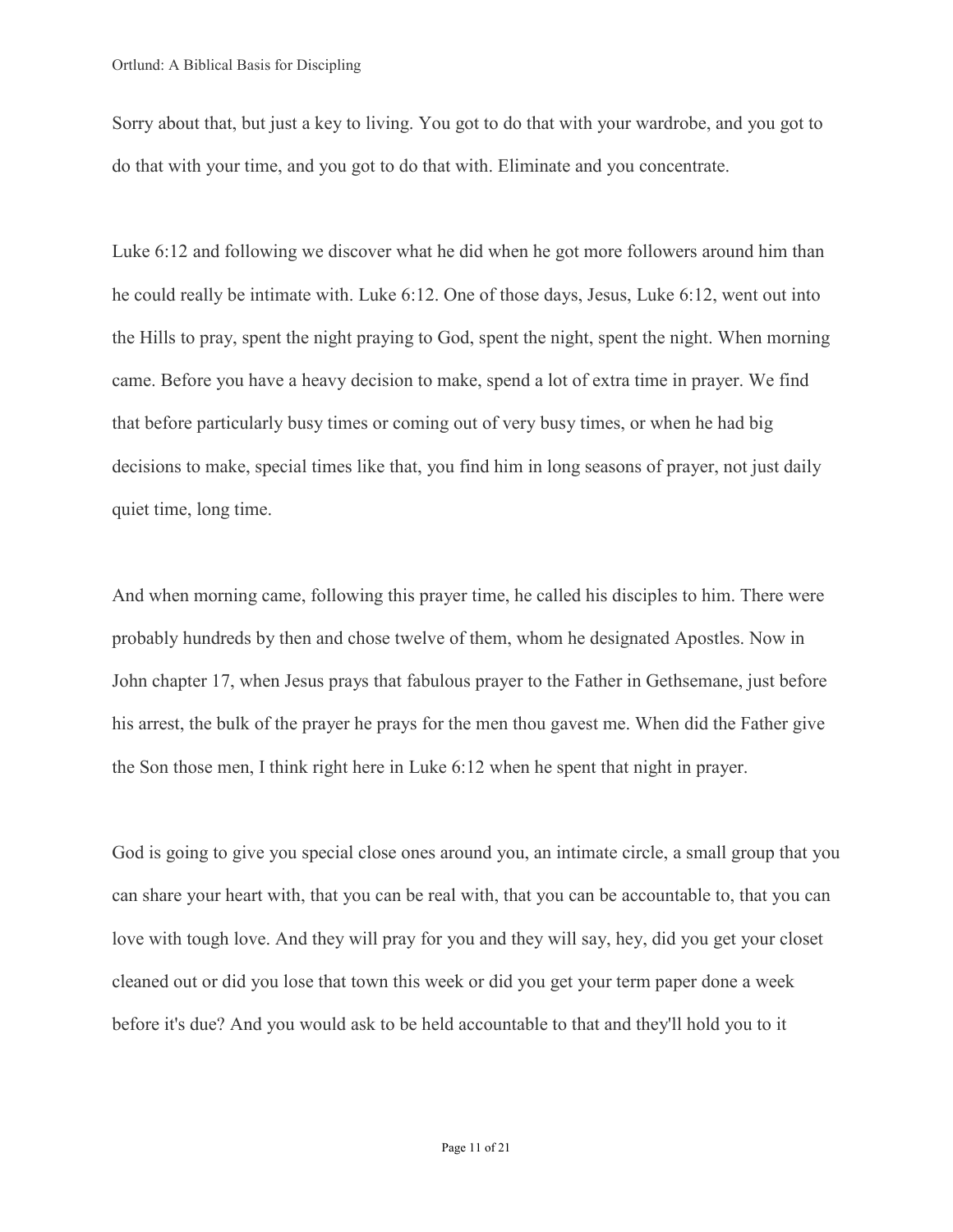because they love you. You can't live without that kind of close end fellowship. Jesus modeled it for us.

He chose right here after a long season of prayer, and he chose the men that the Lord gave him.

## Speaker 2:

Please turn the tape. Decide to for the continuation of this session.

## Anne Ortlund:

Can't live without that kind of close end fellowship. Jesus modeled it for us. He chose right here after a long season of prayer, and he chose the men that the Lord gave him. He had other wonderful followers and friends, but the last and best 18 months of his career, roughly a rapidly diminishing priority was given to anybody outside the Twelve and within the Twelve. Are you listening? Particularly three? Hey, that's manageable. You could do that. Is Jesus message your message? Jesus method ought to be your method.

He proportioned his lifestyle to a few men he wanted to pour his life into. Some of you kids will be going into full time Ministry. That will be a key, a key to your success, I mean, spiritual success in any kind of Christian Ministry, it will be if you're part time as well, not trying to scatter your shots all over the cotton picking place. But if the Lord gives you a broad Ministry, praise God for multitudes, but be accountable to a few who know you and know your vulnerabilities and love you.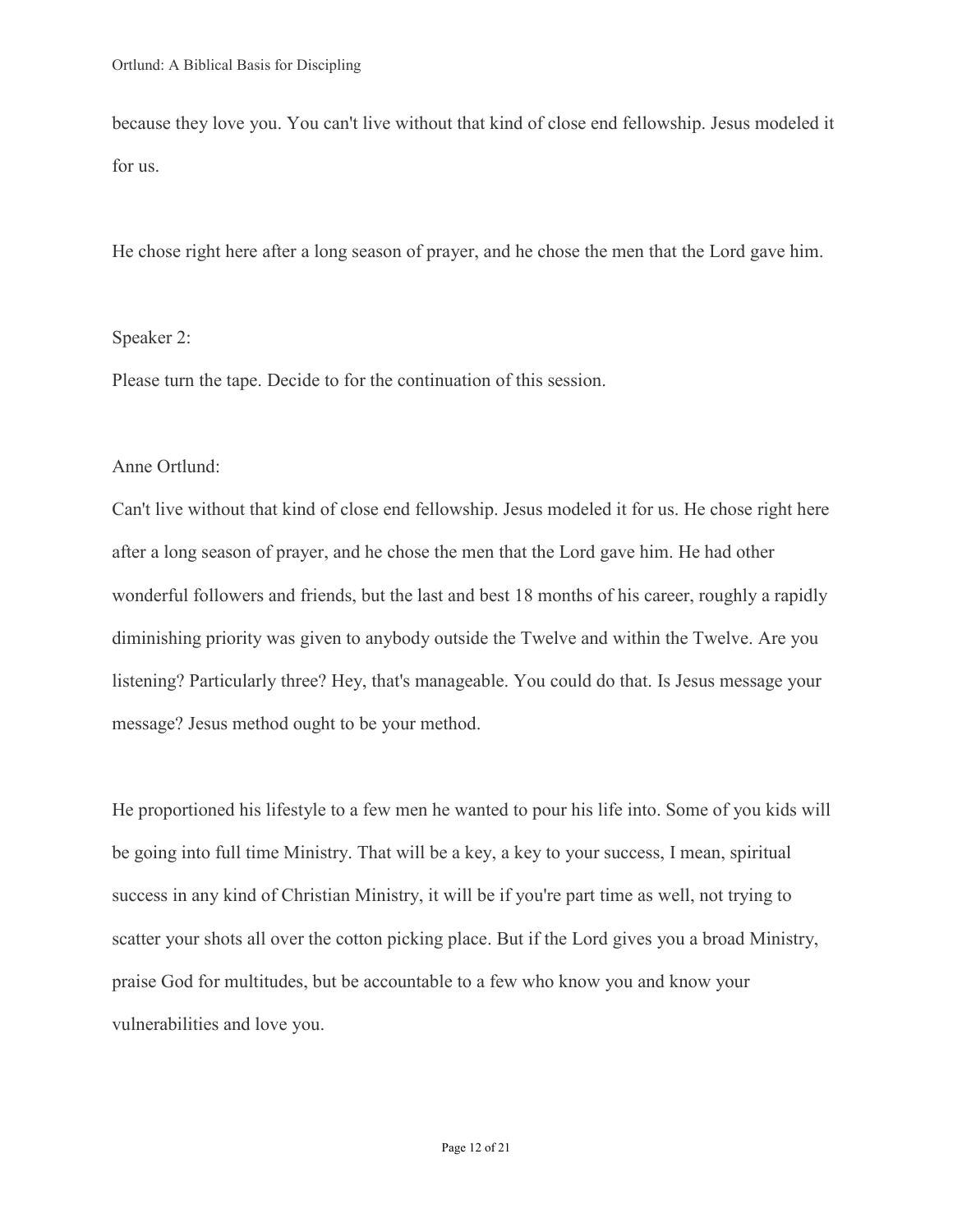Anyway, there are a lot of senior pastors that the staff do not know. He's this aloof fella that never is real with his assistant pastor and his youth man and all that. There are lots of Christians who are these lone rangers riding off into the sunset clanking their silver bullets. And God never planned it that way and Jesus never modeled it. Well, if we say, well, this is Jesus, how do I know I'm supposed to do this just because he did? Well and it's true, we can't do everything Jesus did. We can't die on a cross to save anybody. We probably won't be ahead of the game if we wear sandals and the robe. I mean, we don't have to do everything he did.

But remembering Matthew 28:19 that his final words were, Fellas, I'm leaving now. You turn around and you go make disciples. Say that they're baptized and teach them everything I've taught you. Okay. Ten days after he said that, are you with me? Acts chapter 2. Acts, chapter 2. 10 days after he gave the last command and went up on the mountain, we have what is Acts 2? Pentecost. Of course.

When the day begins, how many followers, how many believers are on the scene? I'm sure there were more, but how many were right here on the scene of our story at the beginning of chapter 2, the morning of Pentecost. How many? How many? Well, Acts 1:15 will tell you, 120. Okay. About 120 believers gathered at this time of Pentecost, as far as we know, the ones, the believers that were in the upper room. All right. At the end of the day of Pentecost, how many believers are on the scene after Peter preaches his sermon? 3120. All right, you've got 120 old timers and you have 3000 new baby Christians. Tell me, please, how 120 people are going to assimilate 3000 new babies.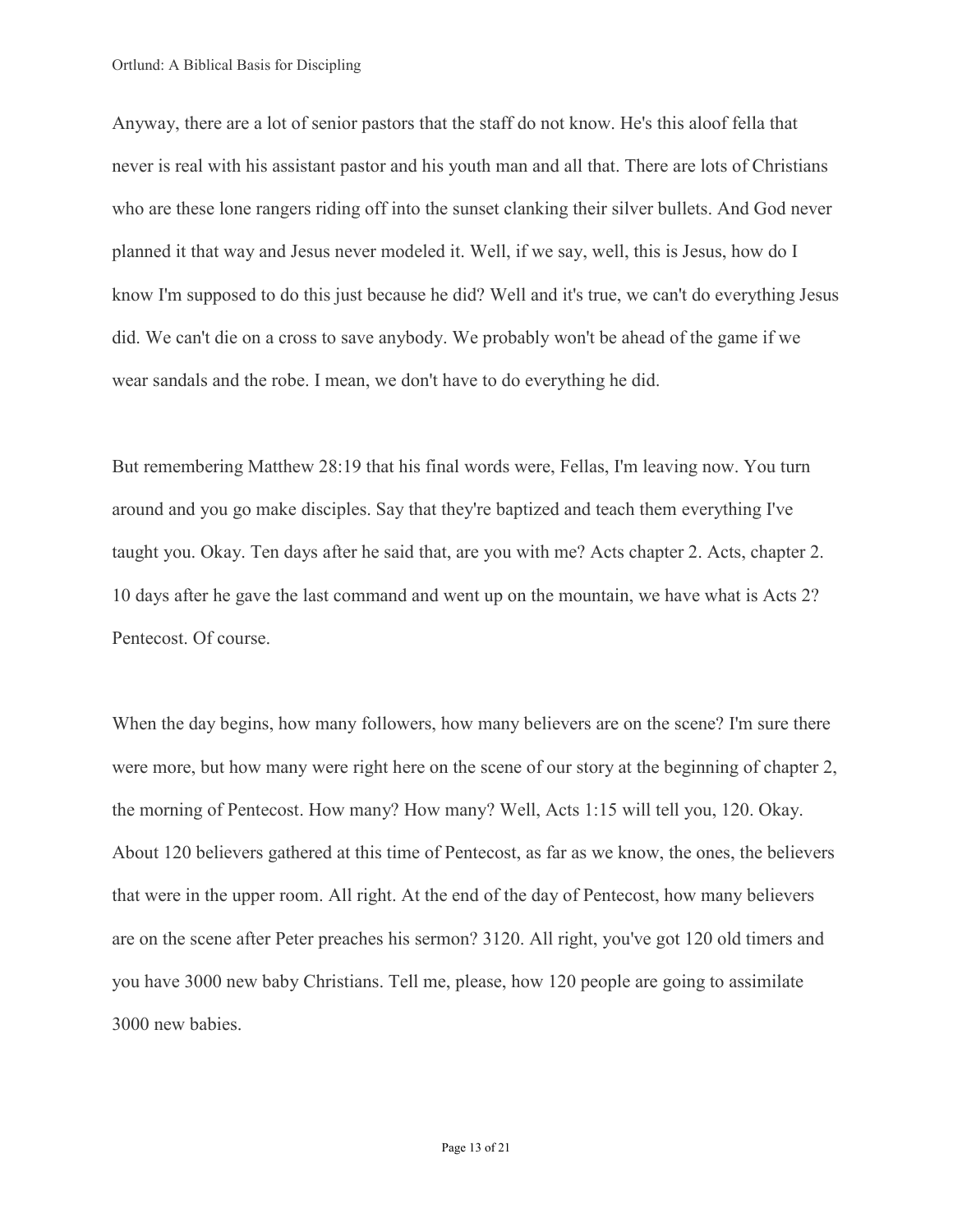If this were one of our local churches that had normally in a 10th of 120 and on a Sunday morning, 3000 accepted the Lord, they would say, oh, my God, we don't have enough train teachers and we don't have enough Sunday school quarterlies. And what are we going to do? Because we're not geared biblically. We got a lot of the 20th century trappings and they're not bad. Praise the Lord for all the techniques for disseminating the word of God.

We can have. But there is a basic biblical way that doesn't take quarterlies or Sunday school rooms or anything. I'll tell you what they did. Okay. That's ten days before Jesus last words, go make disciples. See that they're baptized. Teach them everything I taught you. All right. Verse 41 of Acts 2, Peter's finished his sermon. Those who accepted his message were what? What did they do? They were baptized. That was the first half of Jesus command. Now, 3000 added to their number and they devoted themselves fervently strong word there, devoted themselves to what? Apostles teaching. And that's the other thing Jesus told them.

So right off the bat, they obeyed both commands. They saw that they were baptized and they started teaching them. What did they teach? Well, they taught everything that Jesus said and everything that Jesus did. And the Holy Spirit was so wonderful. He gave them perfect recall. He let them repeat from memory what Jesus had said and done without error. And soon the oral became written and we call it the New Testament. So what they were doing, we would say the equivalent today is Bible study. Okay? They devote themselves to four things.

Apostles teaching, fellowship, breaking of bread and prayer. Breaking of bread, probably including Communion. Prayer here is the prayers in the Greek. I'm telling you tonight, all the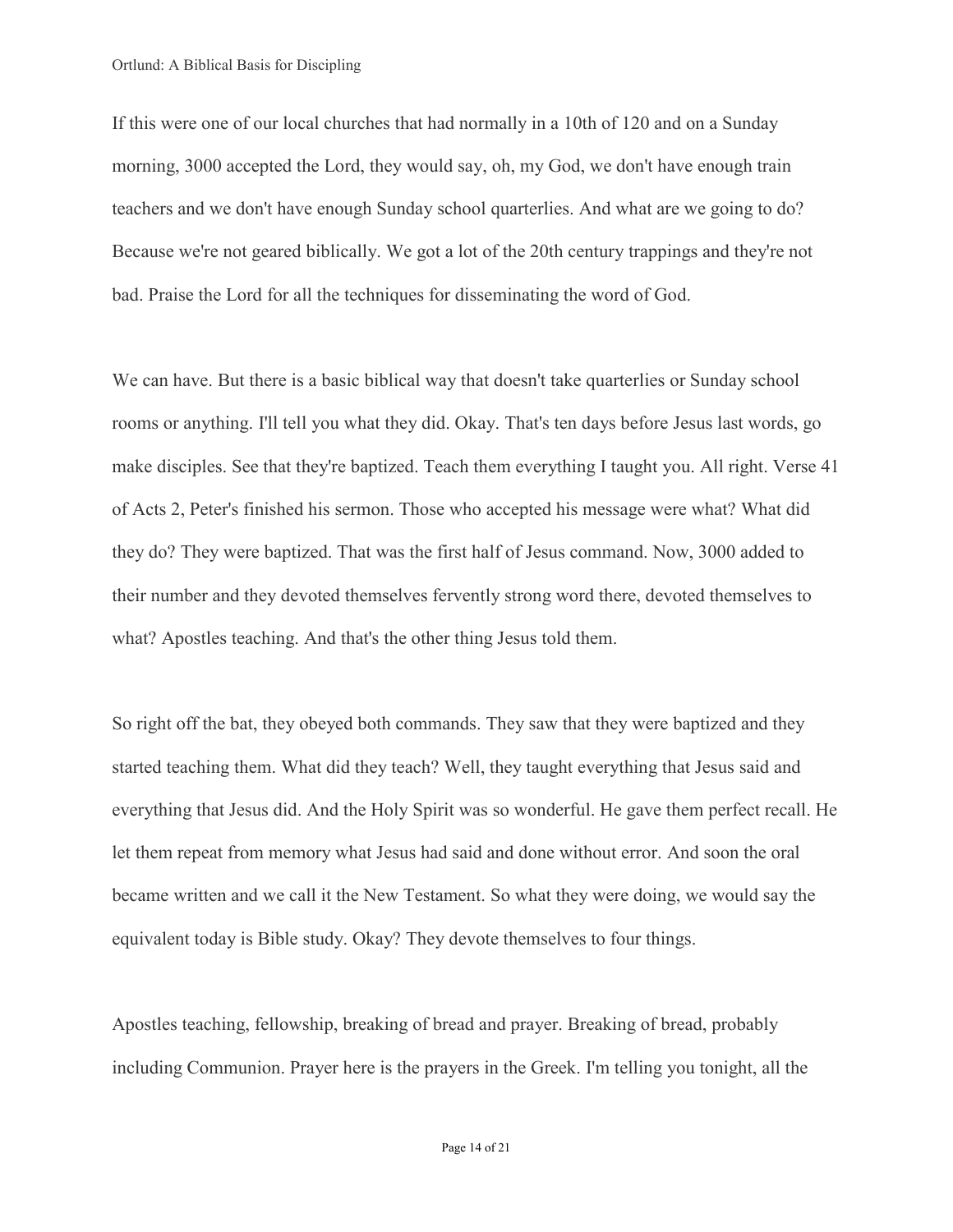Greek I know. I just said my last thing. The prayers actually has an article in front of it. And it's the very same word that you have down in chapter 3, verse 1. One day Peter and John were going up to the temple at the time of there it is again, the prayers. And it means the stated times of prayer in the temple. So our equivalent would be Church going, okay.

Devoted themselves to those four things. They who's the they? Who devoted themselves, the old timers or the newcomers? What do you think? Both. You're right. 3120 of them. Okay. Notice where it took place, verse 46, what are the two low side? What are the two sites, the two places where this new lifestyle takes place? Yes? Homes and Church. Who could fit in the Church? Everybody. Who could fit in homes? Small groups. And how often did their new lifestyle take place? Verse 46. Daily. Fantastic. Here you have the authentic Christian lifestyle. It is our only description of it.

Listen, people, we've got to really pour over Acts 2:42 to 47 because very quickly persecution is going to come. They're going to have to split in all directions to save their skins. And this really is the only description we have of the Church in the fullness of the Holy Spirit under ideal conditions before persecution begins. Here it is. And do you know what? We live today with no persecution in Southern California. Maybe a giggle now and then, but not a gun. And there's no reason why we can't have the fullness of the Holy Spirit. So that really we have no excuse for not living out a biblical lifestyle.

Now when you think of small groups in homes and how this would have worked out for this discipling to have taken place, 120 believers to 3000 new babies is a ratio of about one to 25. So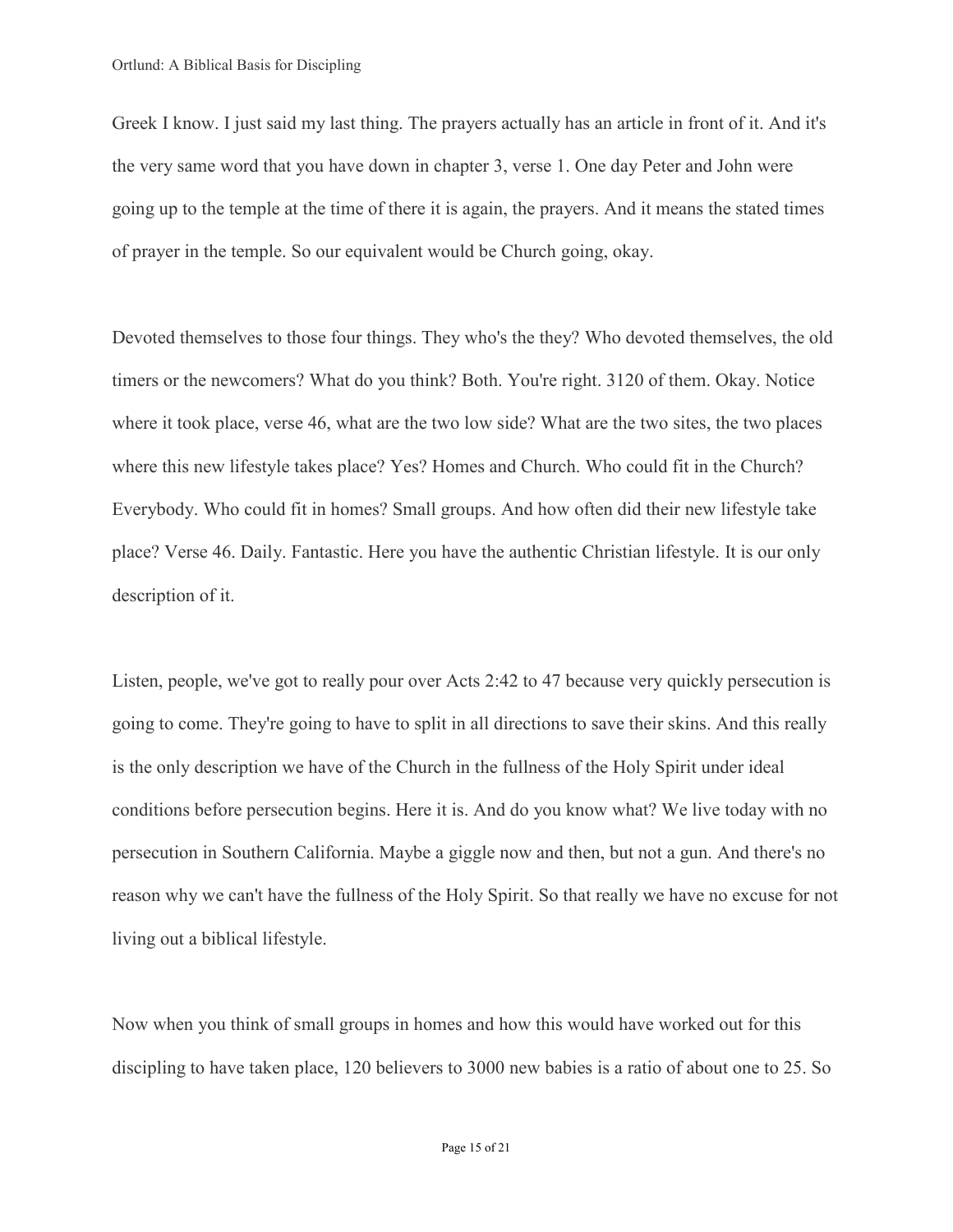I don't know if Matthew said, hey, Philip, you take home these 25, they're from your hometown. And I guess Peter was in charge of Peter says, Matthew, you take these and I don't know. But did they have 25 that came to their house every day? I don't know.

Did they have three groups of eight each? I guess their homes weren't really that big and they met twice a week, each group. I don't know. It worked so well that instead of the huge sieve that we have in our local churches where old Joe comes to know the Lord and six months later the people in the Church say, Remember that guy that accepted Christ, old Joe, whatever became of him? People say, I don't know. We got a great big front door and we got this great big back door and they come in one end and they fall out the other and we hardly notice.

They had a tight hold on them then through small groups. That's how they hung onto them so well that soon there were not only 3000 but 5000 more. And before long they had turned Jerusalem upside down and they were changing the known world. Well, why do our churches grow slowly? Could be we don't really have the biblical lifestyle of meeting altogether in the Church and in small groups, in homes as a daily lifestyle. And when they come, they don't have to be assimilated into 500 people at once.

They're just taken on by three or four or five that meets in a home every week. And that's how they get taught and loved and prayed over, laughed with and cried with and all the good stuff. So Paul emerges. Big superstar. Paul, you think Long House really he could do it alone, right? He wouldn't need any help. Paul never did anything alone. He didn't even write his letters alone. And everywhere he went, he went with an entourage, a guy that he was pouring his life into and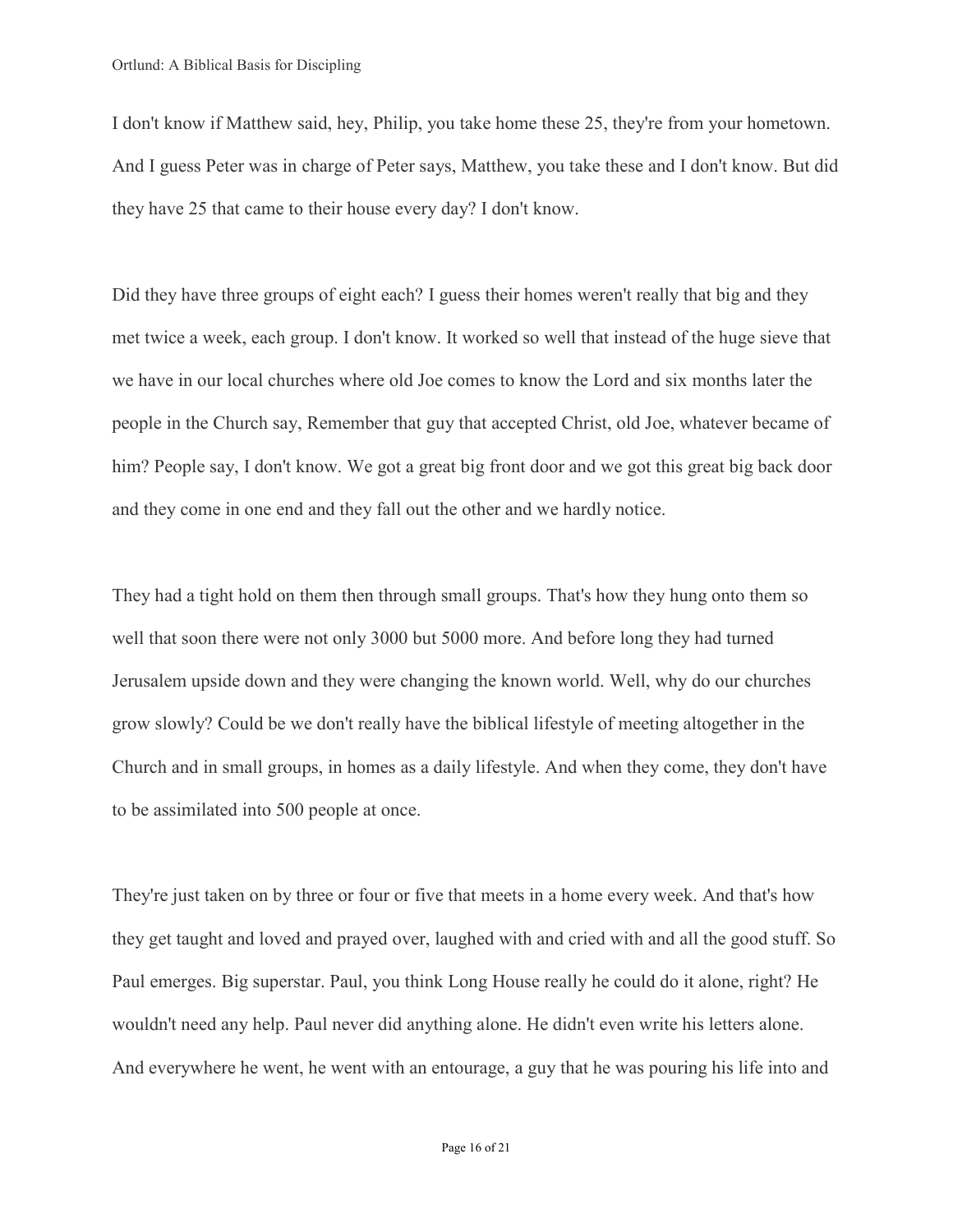passing along everything that he did, his methods, his message, the whole works. So that when he was gone, the thing would be carried on just in the pattern that Jesus had established. Never alone.

Barnabas, Silas, Timothy, do you want me to make an absolutely terrible confession to you? I don't have anybody with me tonight. And about ten years ago, when Ray and I began to realize what this discipling was all about, we vowed we would never go solo again. When people ask us to speak, I have to tell you why. And this is no excuse. I'm so embarrassed. I have seven gals that are really praying for me, praying earnestly, my particular small group.

There are eight of us, but they are all young housewives, all but one mother. One is a single. Six housewives. Most of them young mothers with babies, are little run around kids. And they gave themselves to me for a conference this last weekend. The husbands, babysat, they gave me the entire 72 hours. They poured out their lives for me. And I did not have the heart to ask any of them to come tonight. They really needed to be home with their family. And one of them is going to Denver with me on Friday for a conference this coming weekend. And I said, Gals, will you promise to pray Monday, Tuesday, Wednesday nights? Will you really promise?

And Tuesday we really will. So that's what they're doing. So I really am just the tip of the iceberg. But you just can't see the others. Normally, they are always with me, one or two or three that are in current groups with me. Well, what do you do? What do you do? Do it in team. Learn not to fly solo. I know that a lot of you, most of you are full time students now, but some of you teach Sunday school classes and do Ministry on weekends. Some of you serve the Lord in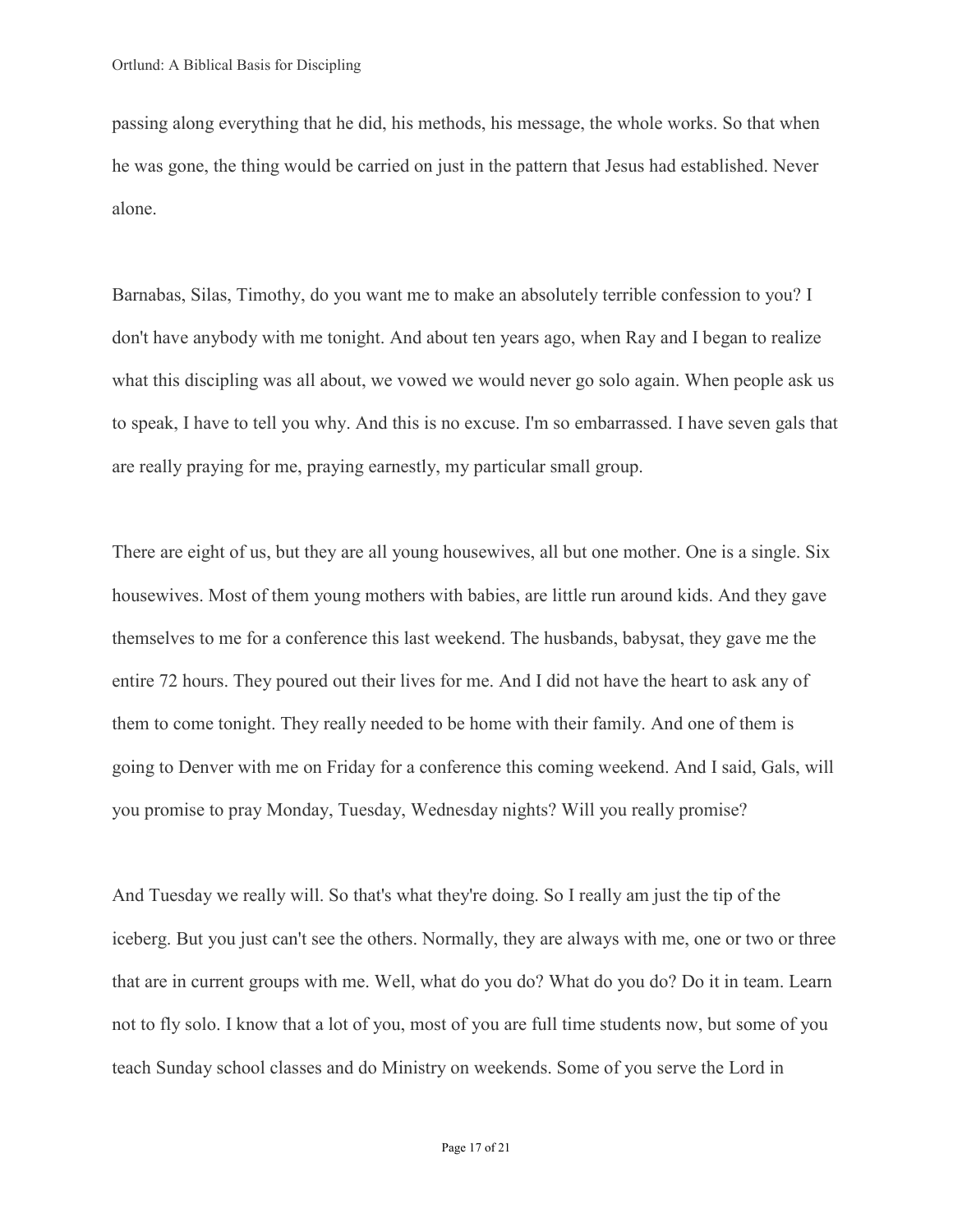special ways here on campus, with Chapel or whatever. How do you serve the Lord? Don't do it alone.

If you teach Sunday school, team, teach. Bring along somebody that never taught before and have them just sit in and watch and have a lesson prepared the way you do. Back up for a while. They won't do anything. Then give them a piece of the action. Some Sunday, you're sick. Normally what happens in Sunday schools when a teacher is sick, she calls up to the head of the department. Right? She says, I feel terrible. I can't show up this morning. Will you please give my nine wiggly third grade boys to the fourth grade teacher? And the fourth grade teacher is.

But when you have team teachers, when you are starting to realize that the Body of Christ ministers together and you do things in team. So you're sick one Sunday, she knows your lesson or he knows your lesson and he just moves in and takes your place. That's discipling. And the last stage of discipling is that you've moved off the scene altogether. The new one is doing the full thing and is pulled along a new disciple that he can start training the way he got trained. There is nothing you do that you can't do better with a few precious members of the Body of Christ around you to do it. At least they can be praying. They can know the details of what you're doing and be praying for you, perhaps within the time frame of what you're doing. But often you can do it in team Ministry.

You need to move in close. You need to have a few around you that are a true discipling group, of course, is where older is with younger. And you guys need to ask some of these fabulous props that are so rich not only in the Lord but in lifestyle. They're smart, but they're Godly, too.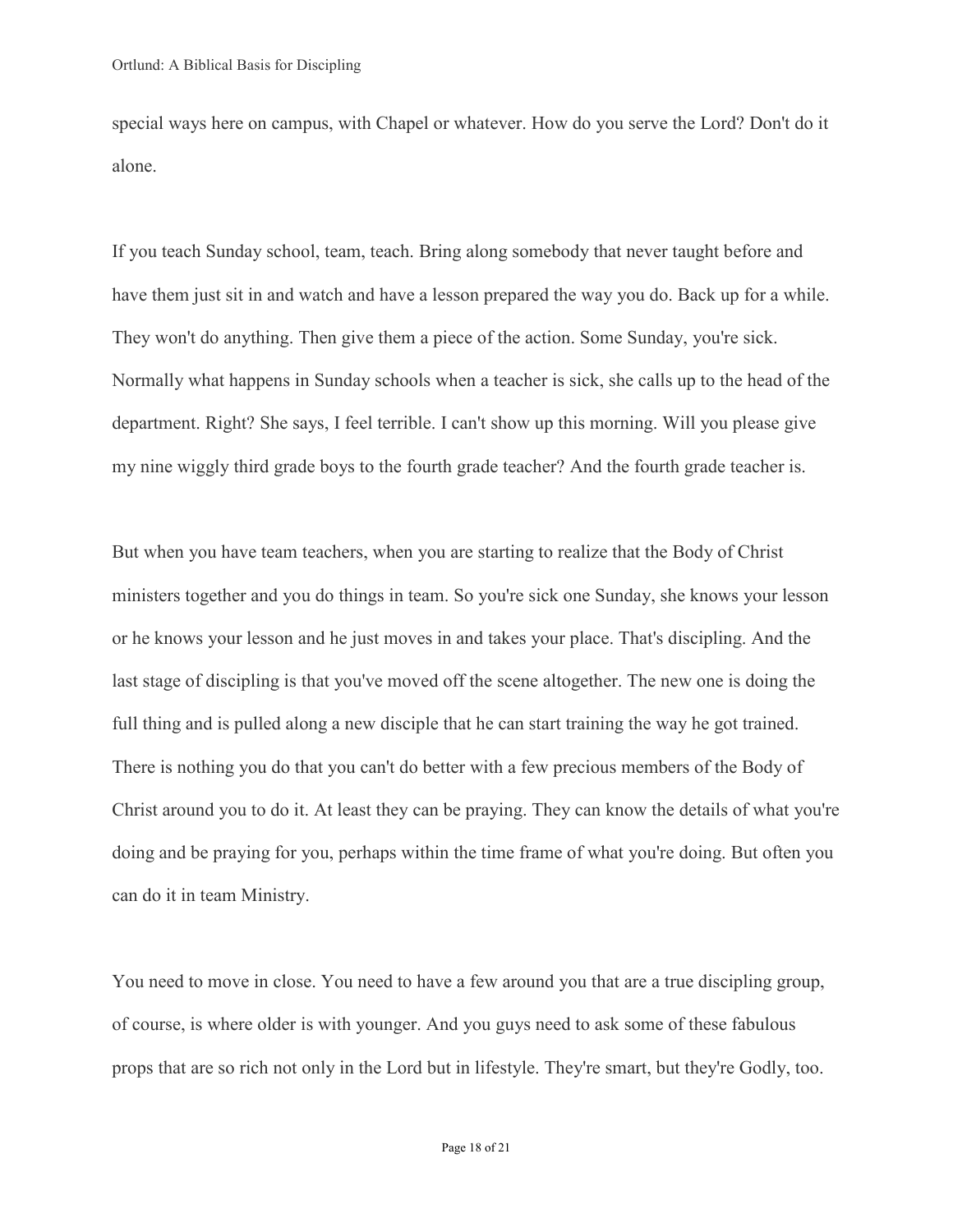And you need to say, hey, would you disciple six of us guys for six months or for the school year, could you give us an hour a week? We know you're busy. Could you do that? You gals need to do the same thing. Get next to somebody that just seems to be a person who walks with the Lord and say, hey, be our substitute Mama for this school year, okay? And let us just rub up against you.

And if you ever go to lunch, take us along. We'll pay for your lunch, but just let us see you do what you do sometimes. We'll babysit your kids or new. And that's the way discipline takes place. There's the principle of flow. Everybody needs to be constantly learning from somebody who's walked with Jesus longer. Then you're not the tail end. You're not the cul de sac. You're passing it along to somebody who knows less than you do. Then, of course, there are not only discipling groups when we think of small groups, but there are peer groups, aren't there? There are supportive fellowship support groups. You need that in your life for you students to get together with a few other gals or guys.

Oh, this is so wonderful. Let me tell you about our son in law and daughter Walt and Sherry, who when he was going through Fuller Seminary and we were right there in Pasadena. Also, my husband was pastoring Lake Avenue Church. And Sherry came to us and said, hey, mom and dad, could we be in a small group with you over the summer, in between semesters from June to October? And we said, oh, that would be super.

It's really fun when your own kids want to be with you. And I think as I recall, we met on Thursday afternoons in race study from 430 to 530 or something like that. Well, right at the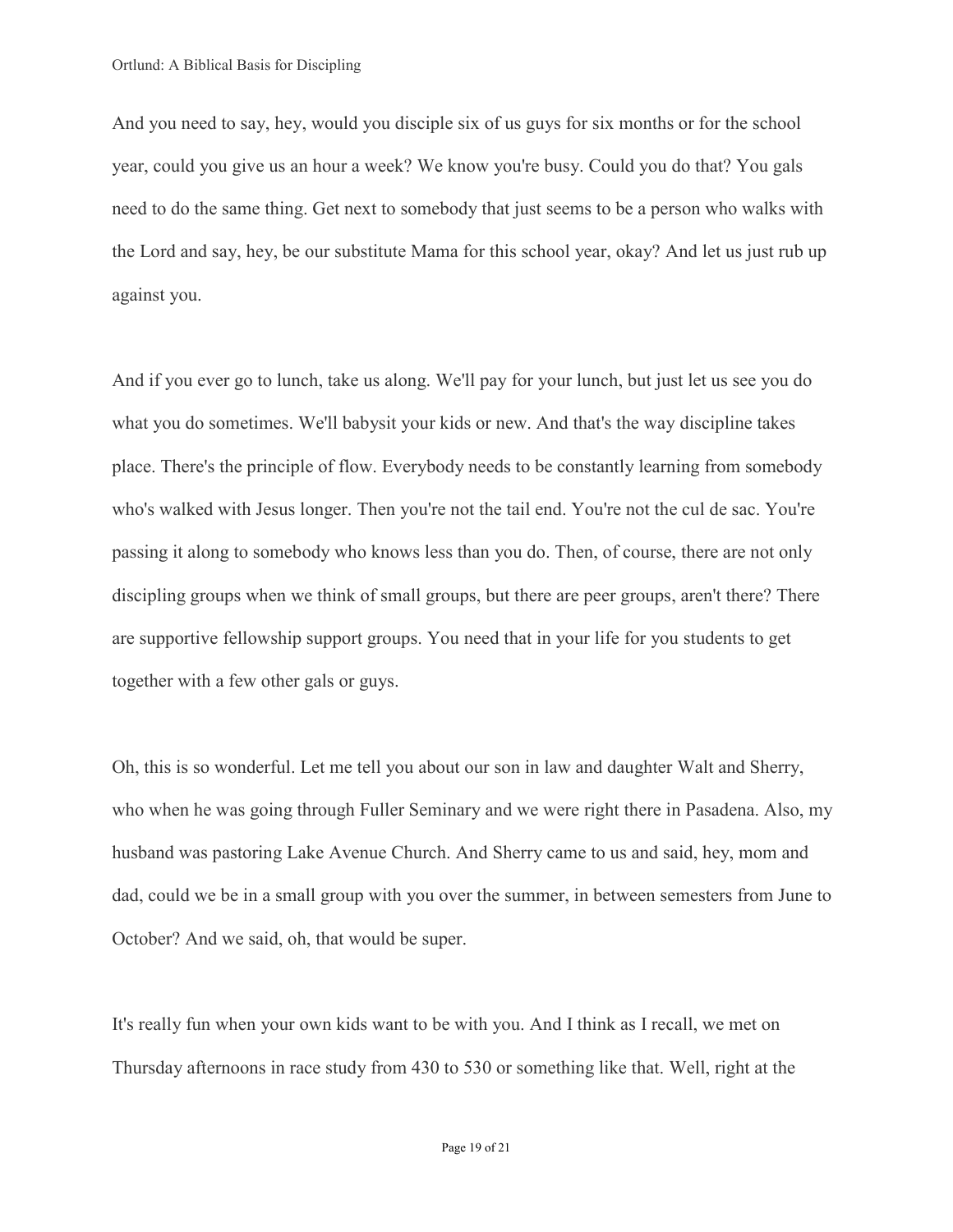beginning of the time we were together, Walt said, Mother and dad and Sherry, I've got four goals I want you to pray for. Hold me accountable for. I have a quiet time every single day between now and October when the group would end. I want to pray with Sherry every day. His wife, our daughter. I want to lose 5 pounds and I want not to overspend. When you're in seminary with a wife and a baby and a Visa card. We said, we'll pray for that, Walt.

Well, Walt was in another group with young guys like Avenue Church has hundreds and hundreds of small groups in it. Great majority of people are in them. So we had these young fellows, I think he was meeting with them Tuesday morning for breakfast, Bible study, sharing, et cetera. And he told his guy the same time that he told us what his goals were. Well, a few weeks passed. Walt said to us, hey, mom and dad and Sherry, you know the guys that I meet with every week, I told them the goals, same time I told you, nobody's asked me how I'm doing.

We said, hey, Walt, tell them. They're not functioning. Let them know. So the next Tuesday morning, he said to them, guys, what is this group? Do you love me or don't you? Since I told you my goals, nobody has asked me if I'm getting into the refrigerator. Nobody has asked me if I'm praying with Sherry, et cetera, et cetera. What is this group for? Are we just playing games? Do you love me or don't you? And the guys are the next week, the bone crackly rang itself off the hook. They were checking up on him. When October 1 came, Walt had lost his 5 pounds. He'd prayed with Sherry every day. He had had his quiet time every day. And he didn't have any debts except his education debts to Uncle Sam.